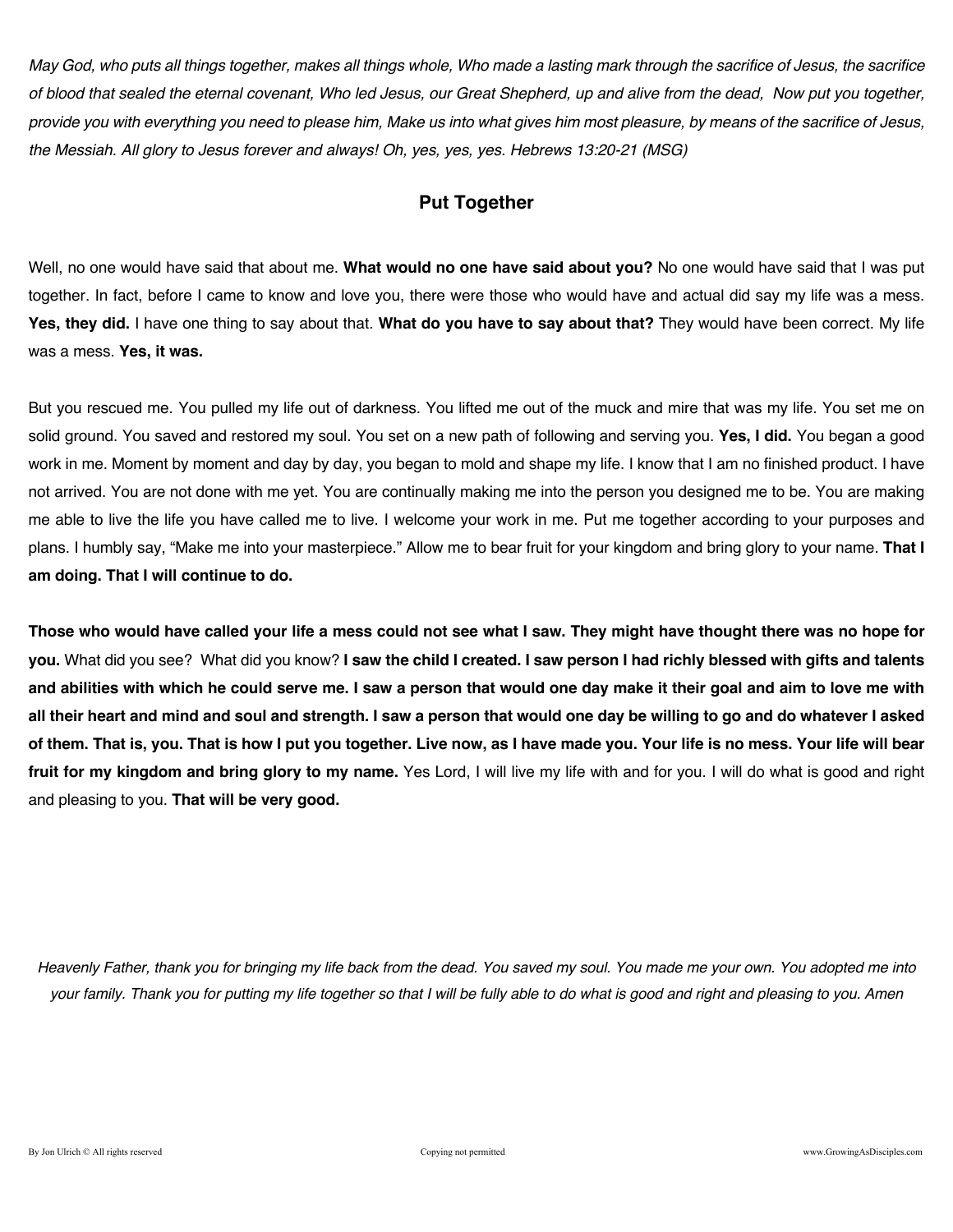### **Becoming Like Christ** *Equip You*

May the God of peace, who through the blood of the eternal covenant brought back from the dead our Lord Jesus, that great Shepherd of the sheep, equip you with everything good for doing his will, and may he work in us what is pleasing to him, through Jesus Christ, to whom be glory for ever and ever. Amen.

NIV Hebrews 13:20-21

### **Becoming Like Christ** *Equip You*

Now may the God of peace— who brought up from the dead our Lord Jesus, the great Shepherd of the sheep, and ratified an eternal covenant with his blood— may he equip you with all you need for doing his will. May he produce in you, through the power of Jesus Christ, every good thing that is pleasing to him. All glory to him forever and ever! Amen.

NLT Hebrews 13:20-21

### **Becoming Like Christ** *Make You Complete*

Now may the God of peace, who brought back from the dead our Lord Jesus, the great shepherd of the sheep, by the blood of the eternal covenant, make you complete in everything good so that you may do his will, working among us that which is pleasing in his sight, through Jesus Christ, to whom be the glory forever and ever. Amen.

NRSV Hebrews 13:20-21

## **Becoming Like Christ** *Equip You*

Now may the God of peace [Who is the Author and the Giver of peace], Who brought again from among the dead our Lord Jesus, that great Shepherd of the sheep, by the blood [that sealed, ratified] the everlasting agreement (covenant, testament), Strengthen (complete, perfect) and make you what you ought to be and equip you with everything good that you may carry out His will; [while He Himself] works in you and accomplishes that which is pleasing in His sight, through Jesus Christ (the Messiah); to Whom be the glory forever and ever (to the ages of the ages). Amen (so be it).

AMP Hebrews 13:20-21

## **Becoming Like Christ** *Equip You*

Now the God of peace, who brought up from the dead the great Shepherd of the sheep through the blood of the eternal covenant, even Jesus our Lord, equip you in every good thing to do His will, working in us that which is pleasing in His sight, through Jesus Christ, to whom be the glory forever and ever. Amen.

NASB Hebrews 13:20-21

## **Becoming Like Christ** *Equip You*

Now may the God of peace who brought again from the dead our Lord Jesus, the great shepherd of the sheep, by the blood of the eternal covenant, equip you with everything good that you may do his will, working in us that which is pleasing in his sight, through Jesus Christ, to whom be glory forever and ever. Amen.

ESV Hebrews 13:20-21

 **Becoming Like Christ** *Make You Complete*

Now may the God of peace who brought up our Lord Jesus from the dead, that great Shepherd of the sheep, through the blood of the everlasting covenant, make you complete in every good work to do His will, working in you what is well pleasing in His sight, through Jesus Christ, to whom be glory forever and ever. Amen.

NKJV Hebrews 13:20-21

## **Becoming Like Christ** *Put You Together*

May God, who puts all things together, makes all things whole, Who made a lasting mark through the sacrifice of Jesus, the sacrifice of blood that sealed the eternal covenant, Who led Jesus, our Great Shepherd, up and alive from the dead, Now put you together, provide you with everything you need to please him, Make us into what gives him most pleasure, by means of the sacrifice of Jesus, the Messiah. All glory to Jesus forever and always! Oh, yes, yes, yes.

MSG **Hebrews** 13:20-21

## **Becoming Like Christ** *Produce In You*

And now may the God of peace, who brought again from the dead our Lord Jesus, equip you with all you need for doing his will. May he who became the great Shepherd of the sheep by an everlasting agreement between God and you, signed with his blood, produce in you through the power of Christ all that is pleasing to him. To him be glory forever and ever. Amen.

TLB Hebrews 13:20-21

 **Becoming Like Christ** *Give You Everything You Need*

I pray that the God of peace will give you every good thing you need so you can do what he wants. God raised from the dead our Lord Jesus, the Great Shepherd of the sheep, because of the blood of his death. His blood began the eternal agreement that God made with his people. I pray that God will do in us what pleases him, through Jesus Christ, and to him be glory forever and ever. Amen.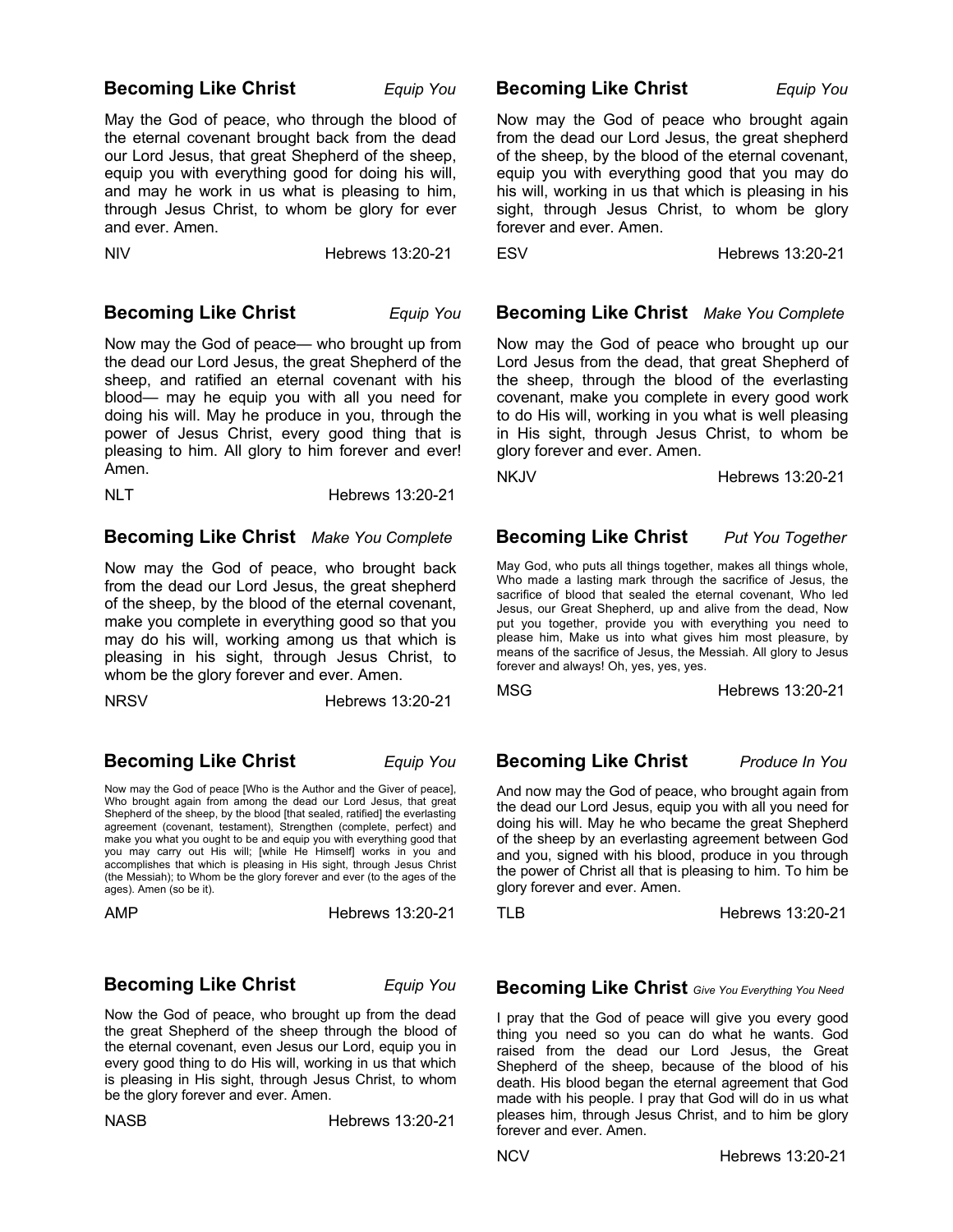# **Becoming Like Christ** – Hebrews 13:20-21 **In Context:** *Read Hebrews 13*

## **Begin With Prayer:** *Here I am Lord. I Am Listening.*

### **Meditating On God's Word:** *(What is God speaking to your heart?)*

May God, who puts all things together, makes all things whole, Who made a lasting mark through the sacrifice of Jesus, the sacrifice of blood that sealed the eternal covenant, Who led Jesus, our Great Shepherd, up and alive from the dead, Now put you together, provide you with everything you need to please him, Make us into what gives him most pleasure, by means of the sacrifice of Jesus, the Messiah. All glory to Jesus forever and always! Oh, yes, yes, yes. Hebrews 13:20-21 (MSG)

**Considering The Words***: (What words speak to your heart?)*

May God, | who puts | all things together, | makes | all things whole, | Who made | a lasting mark | through | the sacrifice of Jesus, | the sacrifice | of blood | that sealed | the eternal covenant, | Who led Jesus, | our Great Shepherd, | up and alive | from the dead, | Now | put you together, | provide you | with everything | you need | to please him, | Make us into | what gives him | most pleasure, | by means | of the sacrifice | of Jesus, | the Messiah. | All glory | to Jesus forever | and | always! | Oh, yes, yes, yes. Hebrews 13:20-21 (MSG)

\_\_\_\_\_\_\_\_\_\_\_\_\_\_\_\_\_\_\_\_\_\_\_\_\_\_\_\_\_\_\_\_\_\_\_\_\_\_\_\_\_\_\_\_\_\_\_\_\_\_\_\_\_\_\_\_\_\_\_\_\_\_\_\_\_\_\_\_\_\_\_ \_\_\_\_\_\_\_\_\_\_\_\_\_\_\_\_\_\_\_\_\_\_\_\_\_\_\_\_\_\_\_\_\_\_\_\_\_\_\_\_\_\_\_\_\_\_\_\_\_\_\_\_\_\_\_\_\_\_\_\_\_\_\_\_\_\_\_\_\_\_\_

## **Praying The Scripture:** *(What prayer from your heart will you write?)*

Heavenly Father, thank you for bringing my life back from the dead. You saved my soul. You made me your own. You adopted me into your family. Thank you for putting my life together so that I will be fully able to do what is good and right and pleasing to you. Amen \_\_\_\_\_\_\_\_\_\_\_\_\_\_\_\_\_\_\_\_\_\_\_\_\_\_\_\_\_\_\_\_\_\_\_\_\_\_\_\_\_\_\_\_\_\_\_\_\_\_\_\_\_\_\_\_\_\_\_\_\_\_\_\_\_\_\_\_\_\_\_

**What It Means:** *(What questions speak to your heart?) (Suggested questions for small group discussion are in bold)* How where you brought back from being dead before you came to know and love and follow Jesus Christ?

 $\_$  , and the contribution of the contribution of  $\mathcal{L}$  , and  $\mathcal{L}$  , and  $\mathcal{L}$  , and  $\mathcal{L}$  , and  $\mathcal{L}$  , and  $\mathcal{L}$  , and  $\mathcal{L}$  , and  $\mathcal{L}$  , and  $\mathcal{L}$  , and  $\mathcal{L}$  , and  $\mathcal{L}$  , and  $\mathcal{L$ \_\_\_\_\_\_\_\_\_\_\_\_\_\_\_\_\_\_\_\_\_\_\_\_\_\_\_\_\_\_\_\_\_\_\_\_\_\_\_\_\_\_\_\_\_\_\_\_\_\_\_\_\_\_\_\_\_\_\_\_\_\_\_\_\_\_\_\_\_\_\_ \_\_\_\_\_\_\_\_\_\_\_\_\_\_\_\_\_\_\_\_\_\_\_\_\_\_\_\_\_\_\_\_\_\_\_\_\_\_\_\_\_\_\_\_\_\_\_\_\_\_\_\_\_\_\_\_\_\_\_\_\_\_\_\_\_\_\_\_\_\_\_ \_\_\_\_\_\_\_\_\_\_\_\_\_\_\_\_\_\_\_\_\_\_\_\_\_\_\_\_\_\_\_\_\_\_\_\_\_\_\_\_\_\_\_\_\_\_\_\_\_\_\_\_\_\_\_\_\_\_\_\_\_\_\_\_\_\_\_\_\_\_\_ \_\_\_\_\_\_\_\_\_\_\_\_\_\_\_\_\_\_\_\_\_\_\_\_\_\_\_\_\_\_\_\_\_\_\_\_\_\_\_\_\_\_\_\_\_\_\_\_\_\_\_\_\_\_\_\_\_\_\_\_\_\_\_\_\_\_\_\_\_\_\_ \_\_\_\_\_\_\_\_\_\_\_\_\_\_\_\_\_\_\_\_\_\_\_\_\_\_\_\_\_\_\_\_\_\_\_\_\_\_\_\_\_\_\_\_\_\_\_\_\_\_\_\_\_\_\_\_\_\_\_\_\_\_\_\_\_\_\_\_\_\_\_

\_\_\_\_\_\_\_\_\_\_\_\_\_\_\_\_\_\_\_\_\_\_\_\_\_\_\_\_\_\_\_\_\_\_\_\_\_\_\_\_\_\_\_\_\_\_\_\_\_\_\_\_\_\_\_\_\_\_\_\_\_\_\_\_\_\_\_\_\_\_\_

\_\_\_\_\_\_\_\_\_\_\_\_\_\_\_\_\_\_\_\_\_\_\_\_\_\_\_\_\_\_\_\_\_\_\_\_\_\_\_\_\_\_\_\_\_\_\_\_\_\_\_\_\_\_\_\_\_\_\_\_\_\_\_\_\_\_\_\_\_\_\_

\_\_\_\_\_\_\_\_\_\_\_\_\_\_\_\_\_\_\_\_\_\_\_\_\_\_\_\_\_\_\_\_\_\_\_\_\_\_\_\_\_\_\_\_\_\_\_\_\_\_\_\_\_\_\_\_\_\_\_\_\_\_\_\_\_\_\_\_\_\_\_

 $\_$  , and the set of the set of the set of the set of the set of the set of the set of the set of the set of the set of the set of the set of the set of the set of the set of the set of the set of the set of the set of th

How has your Heavenly Father made you able to know and love and follow and serve Him? **How has your Heavenly Father put you together so you can do what is pleasing to Him?**

**What gifts and talents and abilities have you been able to use to serve God?**

What good work has your Heavenly Father given you to do for Him?

How is your life bearing fruit for God's Kingdom and bring glory to His name?

**Where is God leading you and what is He now giving you to do for Him?**

**Living It Out:** *(What action step is God guiding your heart to take?)*

Allow your Heavenly Father to use you to go and do what is pleasing to Him.

## **Seeing It Happen:** *(What are you trusting God for in your heart?)*

Have faith that your Heavenly Father will give you all you need to do what is pleasing to Him.

**Get Ready To Share:** *(What can you share with others from your heart?)*

Share with another person or your small group how you are now doing what is pleasing to God.

**Close With Prayer:** *Quiet Yourself Before The Lord Pause And Attitude Of Faith Listen To What The Lord Wants To Say To You* 

Adoration… \_\_\_\_\_\_\_\_\_\_\_\_\_\_\_\_\_\_\_\_\_\_\_\_\_\_\_\_\_\_\_\_\_\_\_\_\_\_\_\_\_\_\_\_\_\_\_\_\_\_\_\_\_\_\_\_\_\_\_\_\_\_\_\_\_\_\_\_\_\_\_\_\_\_\_\_\_\_\_ Thanksgiving... Confession... Intercession... \_\_\_\_\_\_\_\_\_\_\_\_\_\_\_\_\_\_\_\_\_\_\_\_\_\_\_\_\_\_\_\_\_\_\_\_\_\_\_\_\_\_\_\_\_\_\_\_\_\_\_\_\_\_\_\_\_\_\_\_\_\_\_\_\_\_\_\_\_\_\_\_\_\_\_\_\_\_\_ Petition… \_\_\_\_\_\_\_\_\_\_\_\_\_\_\_\_\_\_\_\_\_\_\_\_\_\_\_\_\_\_\_\_\_\_\_\_\_\_\_\_\_\_\_\_\_\_\_\_\_\_\_\_\_\_\_\_\_\_\_\_\_\_\_\_\_\_\_\_\_\_\_\_\_\_\_\_\_\_\_

By Jon Ulrich © All rights reserved copying not permitted www.GrowingAsDisciples.com